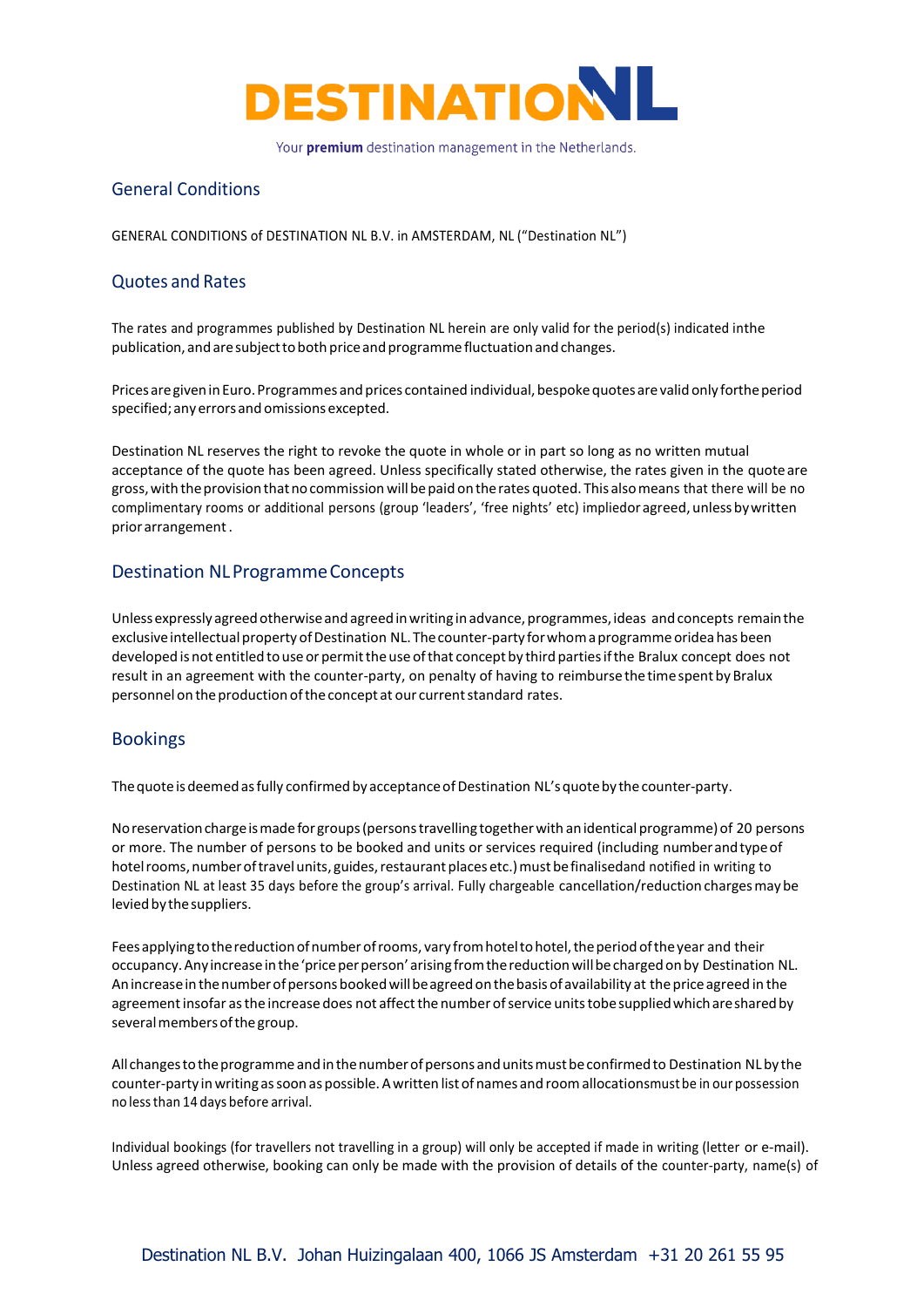

passenger(s), specified services required (package, hotel, excursion, transfer restaurantetc.).Unlessagreed otherwise, individual bookings must be confirmed by Destination NL inwriting before they are deemed valid.

In the event of Destination NL or its suppliers being unable to provide the requested accommodation or service, the best available alternative will be offered. If the alternative offer is accepted, this must be re-confirmed to Destination NL inwritingwithin48hours.

A reservation charge of Euro 25.00 per booking may apply to individual bookings.

The counter-party agrees to pay Destination NL a service charge of 15 % of the billed amount for agreements resulting from direct contacts between the counter-party and third parties which aresubsequentlybilledthrough Destination NL.

## Obligation to Provide Information

The counter-party will provide Destination NL with the information required for the conclusion and implementation of the agreement without delay. This relates to all details concerning the group or passengers which may affect the performance of the services, together with other programme components (direct or through third parties) already booked and to be booked which may affect the performanceoftheservicestobe supplied by Destination NL or its suppliers. Any of the aforementioned information which only becomes known after conclusion of the agreement must be notified to Destination NL immediately. Thecounter-partyundertakes to simultaneously provide Destination NL with a copy ofall written information provided to the passengers relating to the services to be performed or commissioned by Destination NL. For individual bookings from the same programme, it is sufficient to provide a single copy of the travel brochure containing the package and any general travel information provided to passengers.

### Payments

Payment must be made in the currency in which the quote is given. For (group) packages an advance payment of 50% of the total booking value must be made three months before the group's date of arrival,and the remainder must be paid within 14 days of the date of invoice, but no later than 14 days before arrival. If the final programme and number of passengers have not yet been finalised 6 weeks before arrival, Destination NL will calculate the most accurate possible estimate of the invoice amount to be paid, on the basis of which the advance payment should be made. The fact that the programme or the number of passengers has not been finalised may not constitute grounds for postponing payment.

When hotels (or other suppliers) are contracted which deviate from the standard payment conditions, the supplier's conditions will apply. Payments for individual bookings must be made immediately uponreceipt of an invoice

The hospitality business can charge an additional fee for special services, e.g. the use of a cloakroom,garage, safe-deposit box, laundry or dry cleaning, telephone, internet, Wi-Fi, room service, TV rental, and the like. Please note that the guest shall have to pay the hospitality business directly for services not specifically covered by the agreement between Destination NL and the counter-party. Should the guestdecide to add unplanned (not agreed in advance) items to any Destination NL's account (in hotels or restaurants etc) the guest shall have to sign the bill and in doing so accepts that Destination NL will add a 15% service charge to the bill and pass the costs on to the counter-party. A similar additional service charge (15%) applies if the guest demands (onsite) more or different services/items than those previously agreed.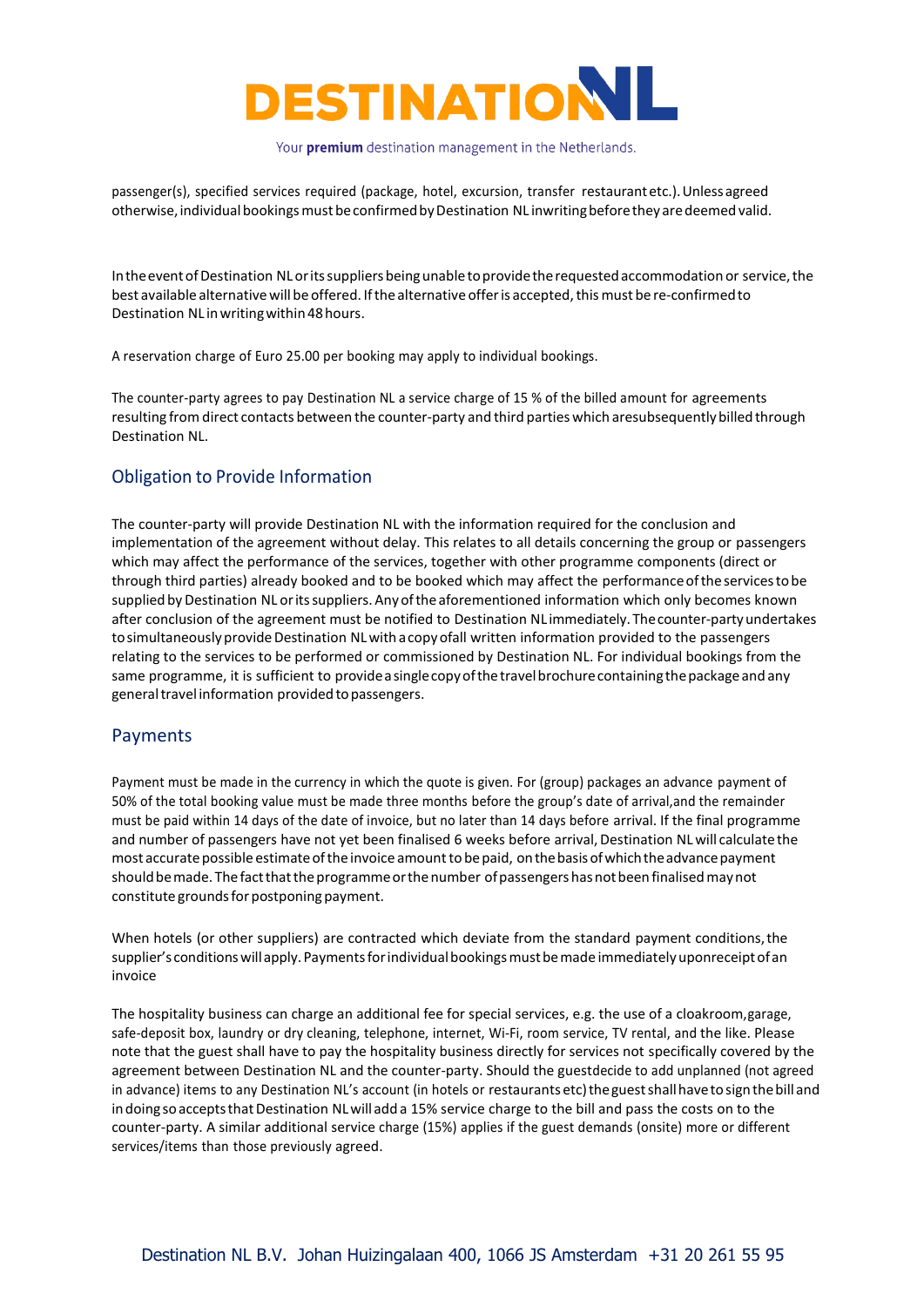

### Taxes

Our quotes include an itemised statement of all applicable taxes relevant to the counter-party. Should the national VAT, other taxes or charges (eg. Tourist Tax) increase or change between the time when theofferwassent and the arrival of the group, it is an implied and agreed condition that Destination NL will pass this increase on to thecounter-party infull.

### Cancellations

Cancellations of bookings (in whole or in part) will only be accepted in writing (letter or e-mail), quoting the name(s) of the passenger(s) or group name, travel dates, services to be cancelled (incl. hotel name where applicable) and the reference/booking number quoted by Destination NL at the time of booking. Different cancellation terms (periods and charges) may apply to various services. Any cancellation charges payable in the event of cancellation after the "cancellation deadline" will be charged on to the counter-party by Destination NL on the basis of the cancellation charges charged by the service providers.Cancellations also cover those cases where passengers fail to use the services provided without prior notice(no-show).

## Cancellations-HotelsforGroups

If a reservation for accommodation alone, whether or not with breakfast included, was made for a group then in case of cancellation of the said reservation the following minimum terms and conditions shall apply (unless stipulated otherwise in writing in advance). In case of cancellation before the time that according to the hospitality agreement the first hospitality service shall need to be provided, hereinafterreferred to as: the "start date", the customer is held to pay the following percentages of the reservation value to the hospitality business in caseof cancellation:

More than 3 months before the start date: 0% More than 2 months before the start date: 15%More than 1 month before the start date: 35% More than 14 days before the start date: 60% More than 7 days before the start date: 85% 7 days or less before the start date: 100%

## Cancellations-MealsforGroups

If a reservation for a hospitality service comprising the provision of food and/or beverages alone was made (tablereservation)for agroupthenthefollowingpercentages ofthereservationvalueapply incaseof cancellation that the customer must pay to the hospitality business:

If amenu was agreed on: More than 14 days before the reserved time: 0% 14 days or less but more than 7 days before the reserved time: 25%7 days or less before the reserved time: 50% 3 days or less before the reserved time: 75%

If amenu was not agreed on: More than 48 hours before the reserved time: 0%48 hours or less before the reserved time: 50%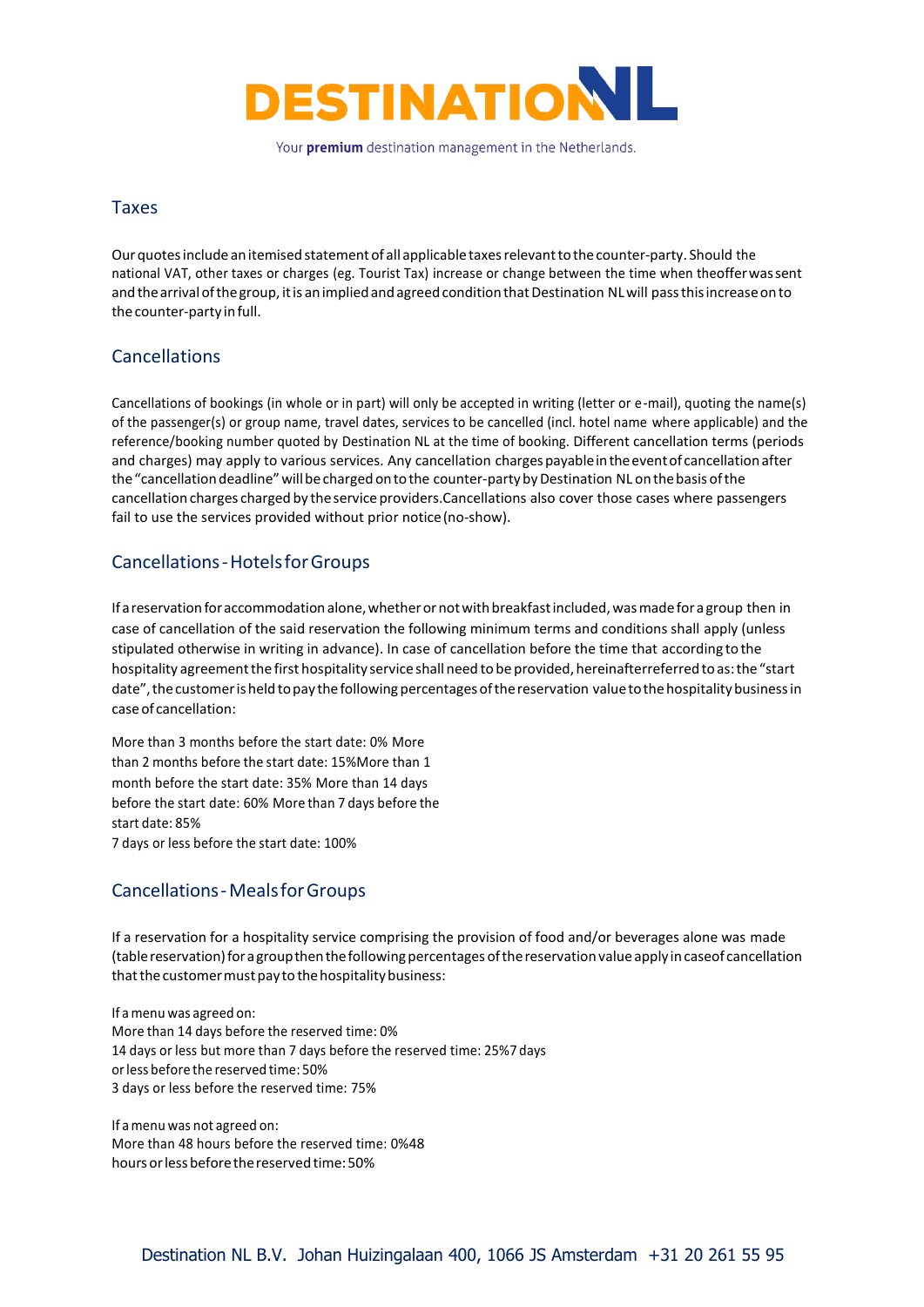

If the above cancellation terms are voided (by prior agreement in writing), but no alternative arrangements stipulated when the agreement is concluded, it is the counterparty's responsibility toenquire about these terms.

## Vouchers and Onsight Payments

Vouchers issued by the counter-party will be honoured if the duplicate vouchers in Destination NL's name are received by our office in time.

Vouchers issued by third parties (incl. the counter-party) must clearly state: "Geboekt en betaalbaar viaDestination NL" orin English: "Booked and payable through Destination NL".

Agreements relating to the use of vouchers must be made in writing. Destination NL will thereby receive aspecimen ofa vouchertobeissuedfromtherelevantissuer.

If a client, despite all indications and agreementsto the contrary, decidesto pay for products orservices commissioned via Destination NL directly to the product or service provider (for example, hotel or restaurant bills on site) it is agreed that Destination NL may subsequently invoice for any additional costs, services, commission and percentages added to the bill as specified in advance and that this shall be paid within 14 days of receipt of invoice.

### BarringofPassengers

Passengers who cause or could cause such nuisance or disruption that proper performance of the services is thereby seriously impeded or could be impeded can be barred by Destination NL or those providingservicesto thecounterpartyand/oritspassenger("suppliers")fromfurther participation iftheycannot be reasonably expected to comply with the agreement. All resultant costs will be borne by thecounter-party, if and insofar as the consequences of nuisance or disruption can be attributed to the passenger. If and insofar as the cause of the barring cannot be attributed to the passenger, the sumsalready paid or a portion thereof – insofar as this is possibleinviewofthenatureoftheagreementswith suppliers –willbereimbursed. Thedecisionofthe supplier or suppliers representative is final.

#### Liability

Destination NL merely acts as an agent on behalf of its counter-party and/or passengers with regard to suppliers, even if Destination NL contracts with a suppliers on behalf of another party, and is therefore notliable for loss resulting from the failure to fully comply with their obligations by persons or companieswhich provide services to the counter-party and its travellers.

If, despite the above, Destination NL should nevertheless be deemed liable, its liability is limited to the amount of the gross profit (the "fee") which Destination NL makes with regard to the programme during theimplementation of which the liability arose.

Taking account of the above, the counter-party indemnifies Destination NL for liability with respect to the counterparty's passengers.

Destination NL's liability is in any case limited to sum paid out by Destination NL's business liability insurance in the casein question.